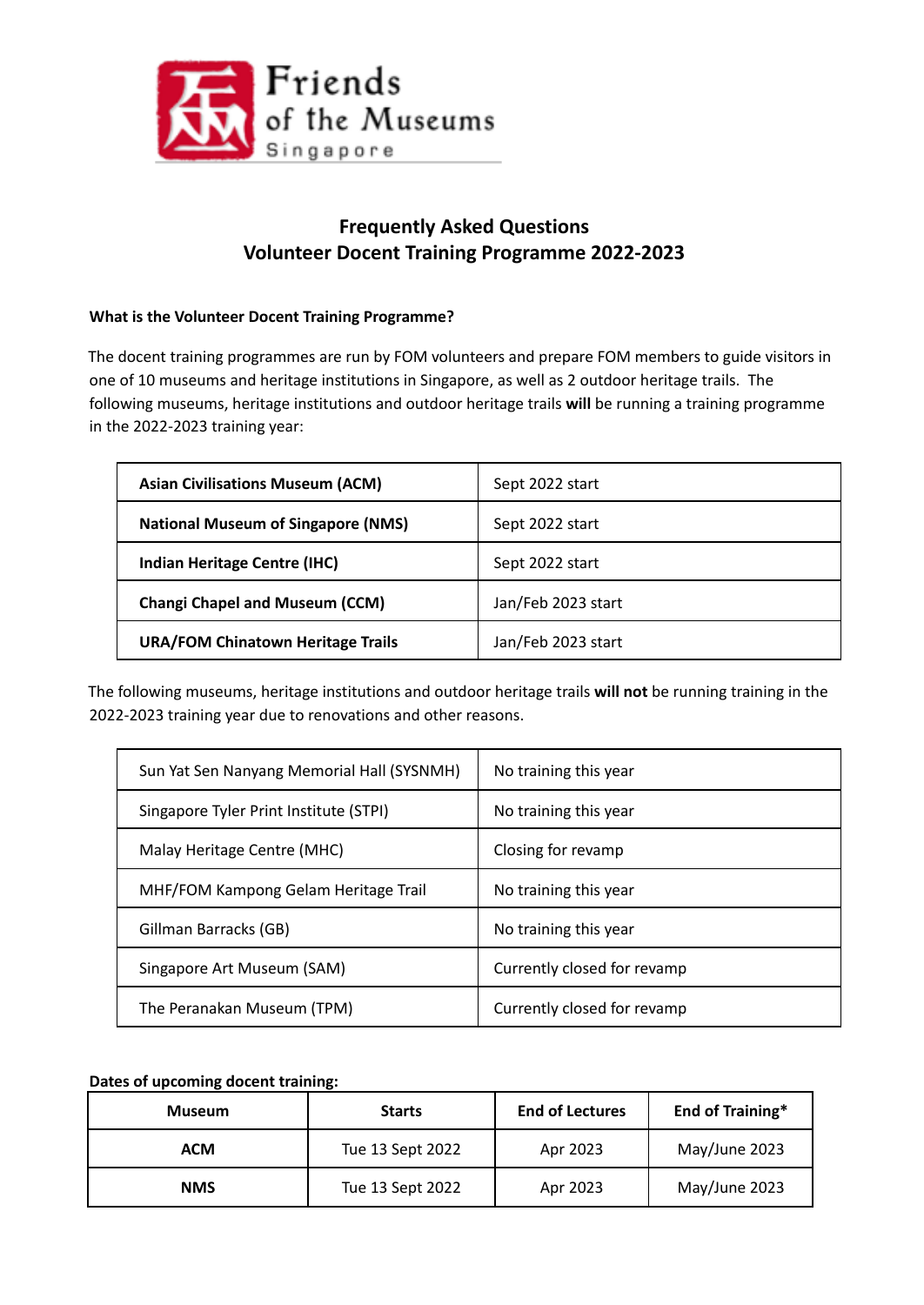| IHC.                                               | Tue 13 Sept 2022 | Jan/Feb 2023 | Mar/Apr 2023 |
|----------------------------------------------------|------------------|--------------|--------------|
| <b>CCM</b>                                         | Jan/Feb 2023     | Mar/Apr 2023 | May 2023     |
| <b>URA/FOM Chinatown</b><br><b>Heritage Trails</b> | Jan/Feb 2023     | Mar/Apr 2023 | May 2023     |

\* This date will vary by individual as it reflects the completion date of your mentor tour (an actual public tour within the museum/heritage institute or heritage trail).

## **Holiday Breaks**:

All official Singapore holidays are recognised by the training teams. In addition, there are no classes during official holiday periods (do check with specific museum team for variations):

| October Break            | Mon 17 Oct 2022 – Fri 21 Oct 2022 |
|--------------------------|-----------------------------------|
| Deepavali Break          | Mon 24 October 2022               |
| Christmas/Year-End Break | Mon 19 Dec 2022 – Fri 6 Jan 2023  |
| Chinese New Year Break   | Mon 23 Jan 2023 – Fri 27 Jan 2023 |
| Good Friday              | Fri 7 April 2023                  |

#### **On which days of the week is training held?**

ACM: Compulsory training days on Tuesday (9:00-13:30) and Friday mornings

(10:00-12:00). Occasional field trips on Wednesdays.

NMS: Compulsory training days on Tuesdays (9:00-13:30) and field trips on Thursday (9:00-12:00). IHC: Compulsory training days on Tuesdays (9:00-13:30) and Thursdays (9:00-12:00). Occasional field trips on Wednesdays.

CCM : Compulsory training days to be determined.

URA/Chinatown: Compulsory training days on Wednesdays (9:00-13:00) and Fridays (9:00-13:00)

## **Is the training in-person or on Zoom?**

Our training programmes will be in-person this year and not conducted via Zoom. Exceptions for Zoom sessions will be to accommodate overseas speakers.

#### **Will I be paid for guiding?**

No, this is a voluntary position. FOM members may not receive remuneration for their FOM-related activities.

#### **What should I take into consideration before applying?**

Please consider the time commitment carefully as it will impact your other commitments—to your family (partner, children, perhaps parents), and any professional commitments. The courses are time-consuming. If you fall behind, it is very difficult to catch up. Please consider any other commitments or plans (holidays, family planning, etc.) you may have that may prevent you from completing the course.

FOM tours are conducted on weekdays. Do consider if you would be able to commit to this.

## **Will it take up a lot of my time?**

With required course lectures, reading, independent research, the preparation of gallery talks and tour papers, as well as participating in group field trips, you should be prepared to commit a fair amount of time to your training in addition to course attendance. A good comparison is attending a college-level course. Your English language skills, learning style, etc. will all be contributing factors. FOM docents take their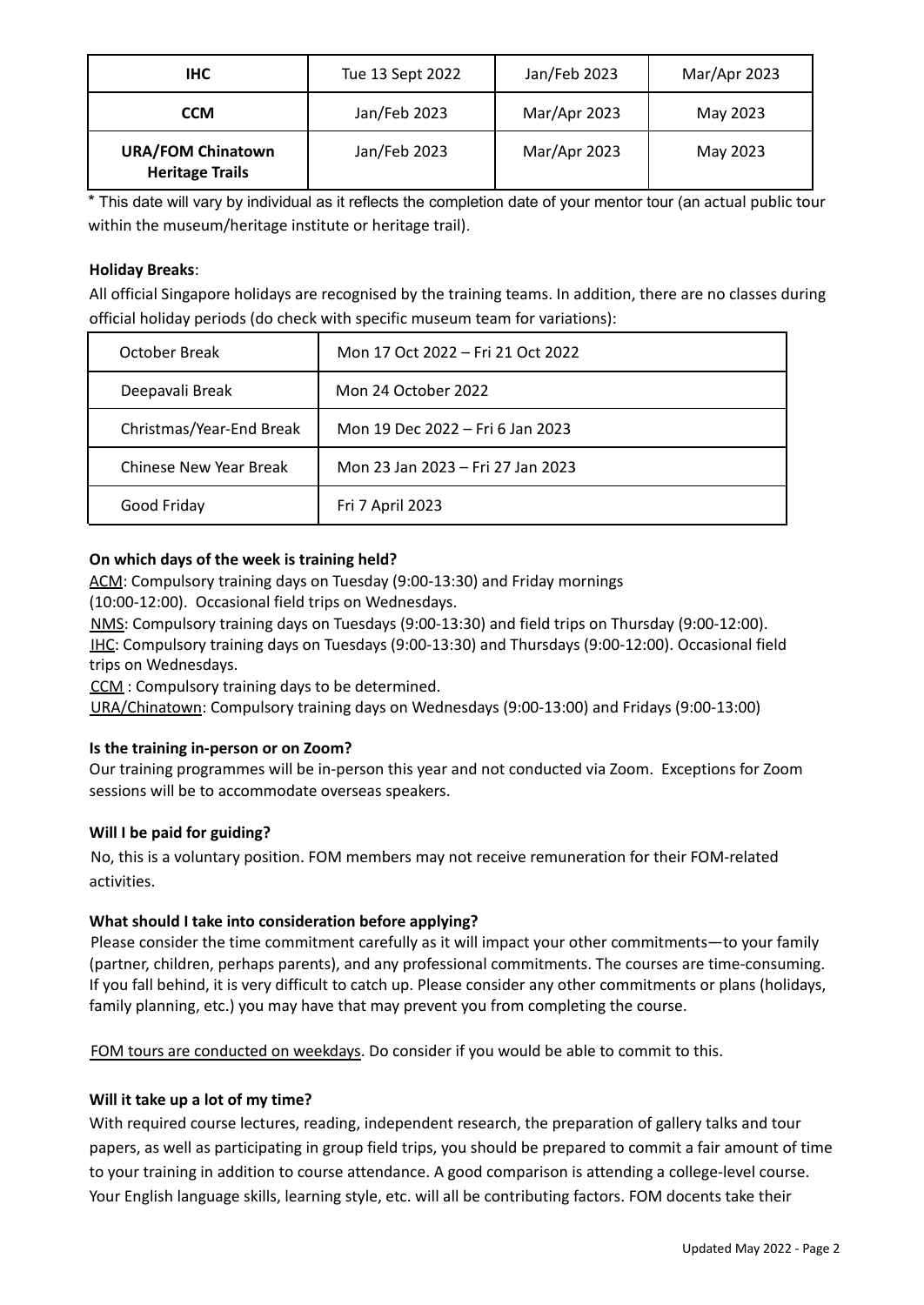commitment very seriously. We want to do the best job we can. This is only possible by fully participating in the training programme.

#### **Can I train in more than one programme?**

You may not train at more than one programme at the same time, even if the training days do not overlap and no matter how experienced you already are. Each training programme is different in content and intensive.

## **English is not my native language. Can I still be a guide?**

All lectures and instruction will be in English. All tours are also conducted in English. All guides must be proficient English speakers. However, many of our guides speak English as a second language and do a fantastic job. You do not need to be a native speaker, but consider carefully if this could impact your ability to keep up with the reading and writing of your papers. In addition, think about how comfortable you are presenting in English before you apply.

#### **I have no experience in public speaking. Can I still apply?**

During the training, you will get lots of practice and advice on how to conduct an effective tour. Specific tips, coaching and regular practice will help you gain confidence and learn this style of public speaking. Go on as many tours as possible before the course begins and you will see that everyone has a different style. We will help you develop yours. Being a museum guide involves talking to people about the museum, its narratives and its exhibits. It's not about memorizing and delivering a prepared speech, but more a conversational presentation based on a well-prepared tour paper.

#### **What happens if I miss a session?**

Any missed session is very hard to recover from, given the amount of reading, research and preparation for gallery talks and papers. If you know now that you will miss more than two training days, please consider postponing training until a year when you are able to give the commitment required.

You are allowed to miss a maximum of 2 sessions per training programme (or 1 session for the shorter training programmes). Please let the training organisers know of any travel plans as soon as you can.

## **How much work do I have to hand in?**

All training programmes have weekly reading to do and weekly homework to submit. On top of that, you will be asked to research and write several gallery papers (tour scripts) of varying lengths, which you will then present to your peers and evaluators. These will form the basis of your tour (or final) paper. A tour paper is the spoken script of a one-hour tour that you will give to visitors in the museum. As a guide, you will constantly continue to fine-tune this tour and develop new ones as time goes by. However, this initial tour paper prepares you to be a museum docent. Experienced FOM docents will review your tour paper and work with you to ensure the information is correct, includes the necessary narratives and themes, covers the requisite galleries and has a good flow.

## **I'm nervous speaking in public. Can I learn to be a good guide?**

Being a museum guide involves talking to people about the museum and its exhibits. As mentioned above, it's not about memorising and delivering a prepared speech, but more a conversational presentation. During the training, you will get lots of practice and advice on how to conduct an effective tour. Specific tips, coaching and regular practice will help you gain confidence and learn this style of public speaking. Go on as many tours as possible before the course begins and you will see that everyone has a different style. We will help you develop yours.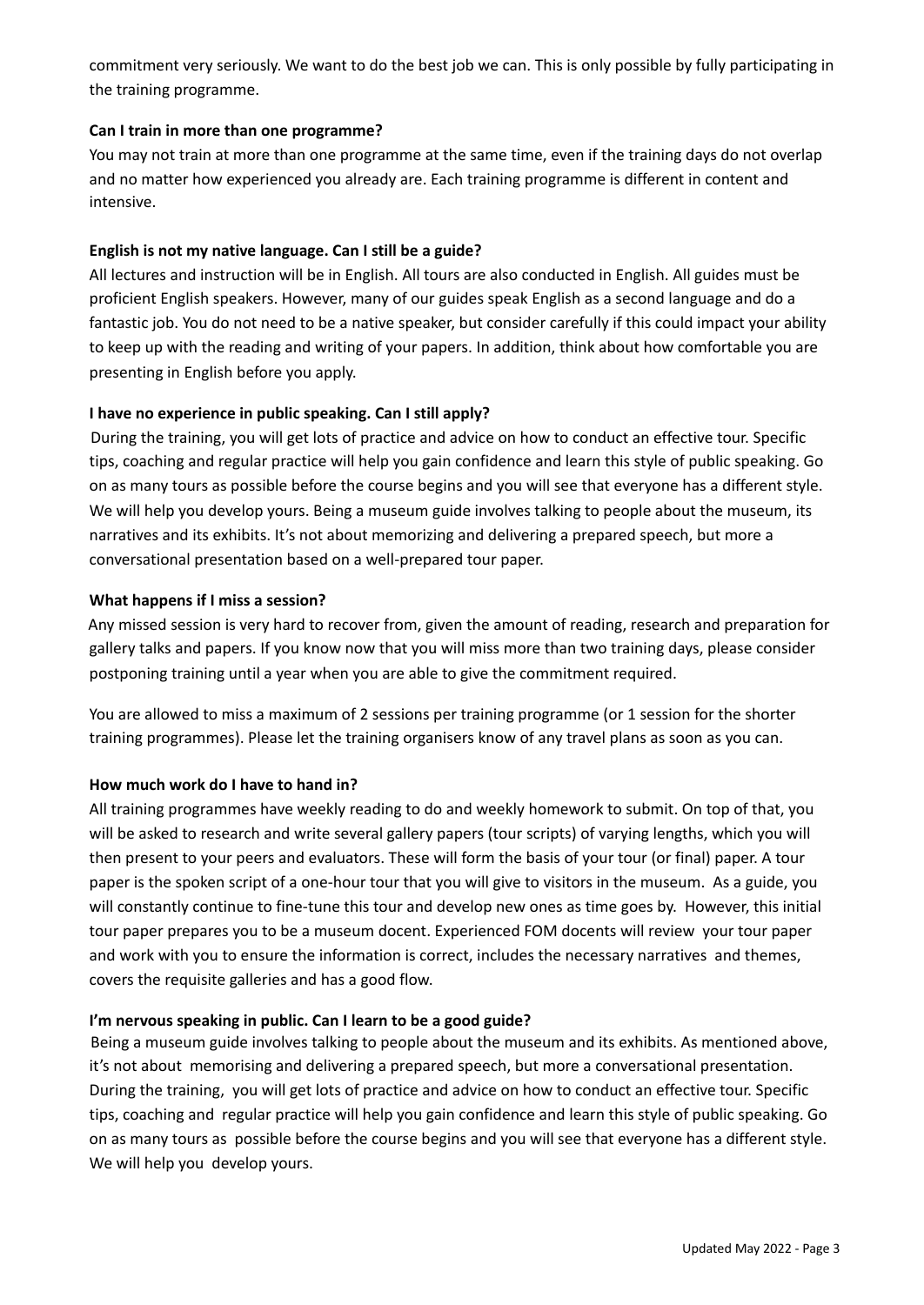#### **Will there be a test?**

There will be ongoing evaluation of your progress. As mentioned above, there will be written papers and spoken presentations which will be peer-evaluated throughout the programme. After successfully completing your tour paper, you will be scheduled to conduct your Mentor Tour. This is an actual public tour within the museum, conducted under the observation of an experienced FOM docent who will serve as your mentor. This serves as your final review by your training team. You will only "graduate" as a docent after you clear this mentor tour.

#### **How much are the training course fees?**

The training course fees for 2021 -2022 docent training programmes are as follows:

| <b>Duration Based</b> | <b>Training Fees *</b> |
|-----------------------|------------------------|
| <b>ACM &amp; NMS</b>  | SGD 600                |
| <b>IHC</b>            | <b>SGD 400</b>         |
| <b>CCM, URA</b>       | <b>SGD 300</b>         |

\*FOM is run by volunteers. Training fees are utilised for administration, speaker tokens and other training related expenses. We do not offer concessions for seniors over 60 or students.

#### **Must I be an FOM member to train as a docent?**

Yes, you must be a member of FOM in order to attend the training programme and eventually guide. If you are not currently a member, you must join FOM before you can join the course. Joint and family memberships are also available. You can sign up for membership and the docent training online via www.fom.sg

#### **Is there a minimum age for trainees?**

Yes, you need to be at least 18 years old.

## Do I get a refund if I sign up for the course, pay the fee, attend a few sessions, then decide it's not for **me?**

No. Once you have paid the fee and started training, there are no refunds because a number of expenses will already have been incurred by FOM and the training team on your behalf.

## **What is my commitment after the course?**

When you are accepted into an FOM docent training programme, you will be required to sign a form that commits you to actively guide a minimum number of tours for one year following the completion of your training. (Please check with the specific training team for exact commitment as this may vary slightly from museum to museum.) The tours include both regular and special tours, for example students or special needs groups.

You are also expected to join the next training team to help organise and run the next round of docent training.

You also need to commit to continue upskilling and learning by attending refresher courses, lectures and on-going training activities to keep up-to-date.

#### I recently trained to be a docent at a museum and have not yet completed my one-year commitment to